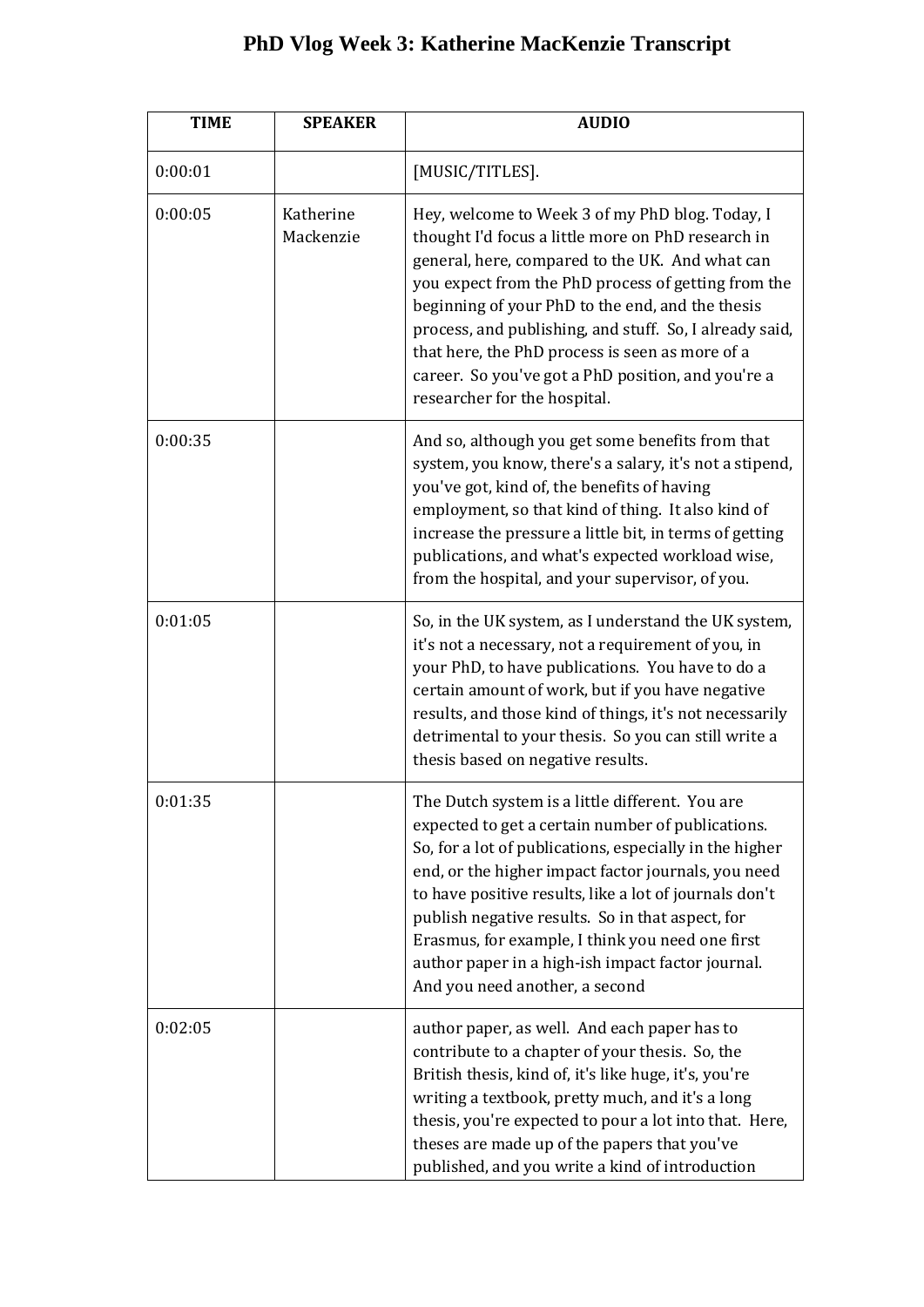|         | rounding them all up, and introducing them all.                                                                                                                                                                                                                                                                                                                                                                                                                                             |
|---------|---------------------------------------------------------------------------------------------------------------------------------------------------------------------------------------------------------------------------------------------------------------------------------------------------------------------------------------------------------------------------------------------------------------------------------------------------------------------------------------------|
| 0:02:35 | And then, a conclusion that rounds them all, and<br>draws, kind of, one main conclusion from all of your<br>different publications. So, as an example, here are<br>two Dutch theses. They're about this thick, they're<br>A5, they're not huge. And inside, they're made up<br>scientific papers, an acknowledgement section, you<br>know,                                                                                                                                                  |
| 0:03:05 | all of the bits you would expect from a thesis in the<br>UK, but the chapters are your papers that you've<br>published. Which means that they're not that thick.<br>So, in contrast to the A4, pretty thick, UK thesis, this<br>is quite small. What's slightly different, as well, is<br>that you can print out about a hundred or more of<br>the copies of your thesis, and you give them to all<br>your                                                                                  |
| 0:03:35 | friends, and your family, and everyone that you<br>want to come to your defence, as well as everyone<br>in different departments of the university that you<br>know, other PhD students. It isn't just you and the<br>examiners, it's an audience full of your family and<br>friends, and everyone that you want to be there.<br>And it's, kind of, more of a celebratory day -<br>celebratory, celebratory, whatever. It's a day where<br>you're just gonna get your PhD.                  |
| 0:04:05 | So, you give a 15 minute presentation, summing up<br>your thesis, what's in that, and your experiments,<br>and your conclusions. And then, you have your<br>examiners, or your panel of people, that are<br>professors from various departments, and your<br>supervisors, generally, and your two promoters.<br>And they will all have a certain number of questions<br>that they ask you. So you give your 15 minute<br>presentation, and you have pretty much 45 minutes<br>of questions. |
| 0:04:35 | And then, after you've finished that, and you answer<br>all the questions, it's over, and you get presented<br>with your PhD. In the UK, I know that the viva<br>process is really stressful, and you have, like, either<br>one on one, or two on one interview, for however<br>long it takes for them to be supervised that you<br>know your thesis. So, it's quite different, here, a lot                                                                                                 |